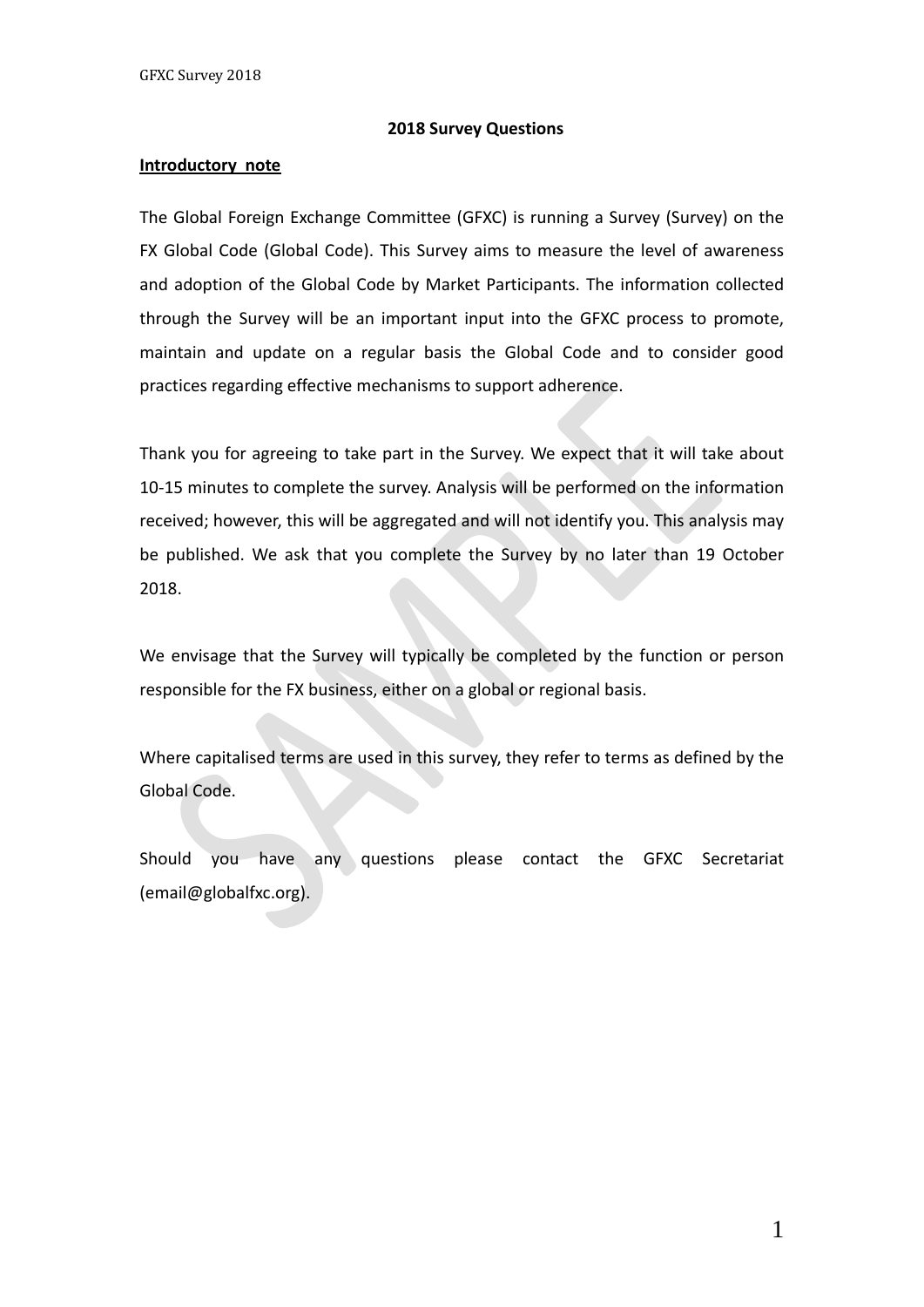#### **How we use your information**

#### **Information we collect**

In this survey, the Bank of England ('we' or the 'Bank') collects personal data, as defined by the EU General Data Protection Regulation and Data Protection Act 2018, about you.

This information includes your name and email address.

#### **Why we need your personal data**

We collect your personal data to understand who has responded to the FX Global Code Survey. We administer this survey in our capacity as a member of the Global Foreign Exchange Committee (GFXC) and in support of our functions as a Central Bank. We therefore process your data as necessary for the performance of a task carried out in the public interest or in the exercise of official authority vested in the Bank.

#### **What we do with your personal data**

We use a third party provider, WorldAPP Inc, based in the United States, to provide the online survey tool (KeySurvey). WorldAPP Inc participates in, and has certified its compliance with, a recognised EU-U.S. privacy framework. For more information about WorldAPP Inc's security practices and privacy policy visit https://www.keysurvey.com/privacy-policy

Responses to the survey will be analysed in order to measure the level of awareness and adoption of the FX Global Code by Market Participants. Survey results will be shared with other GFXC members and eventually the public, but not attributed to individuals.

Your personal data will be retained for a maximum of period of two years.

#### **Your rights**

You have a number of rights under data protection laws (for example, you have the right to ask us for a copy of the personal data the Bank holds about you. This is known as a 'Subject Access Request'). You can ask us to change how we process or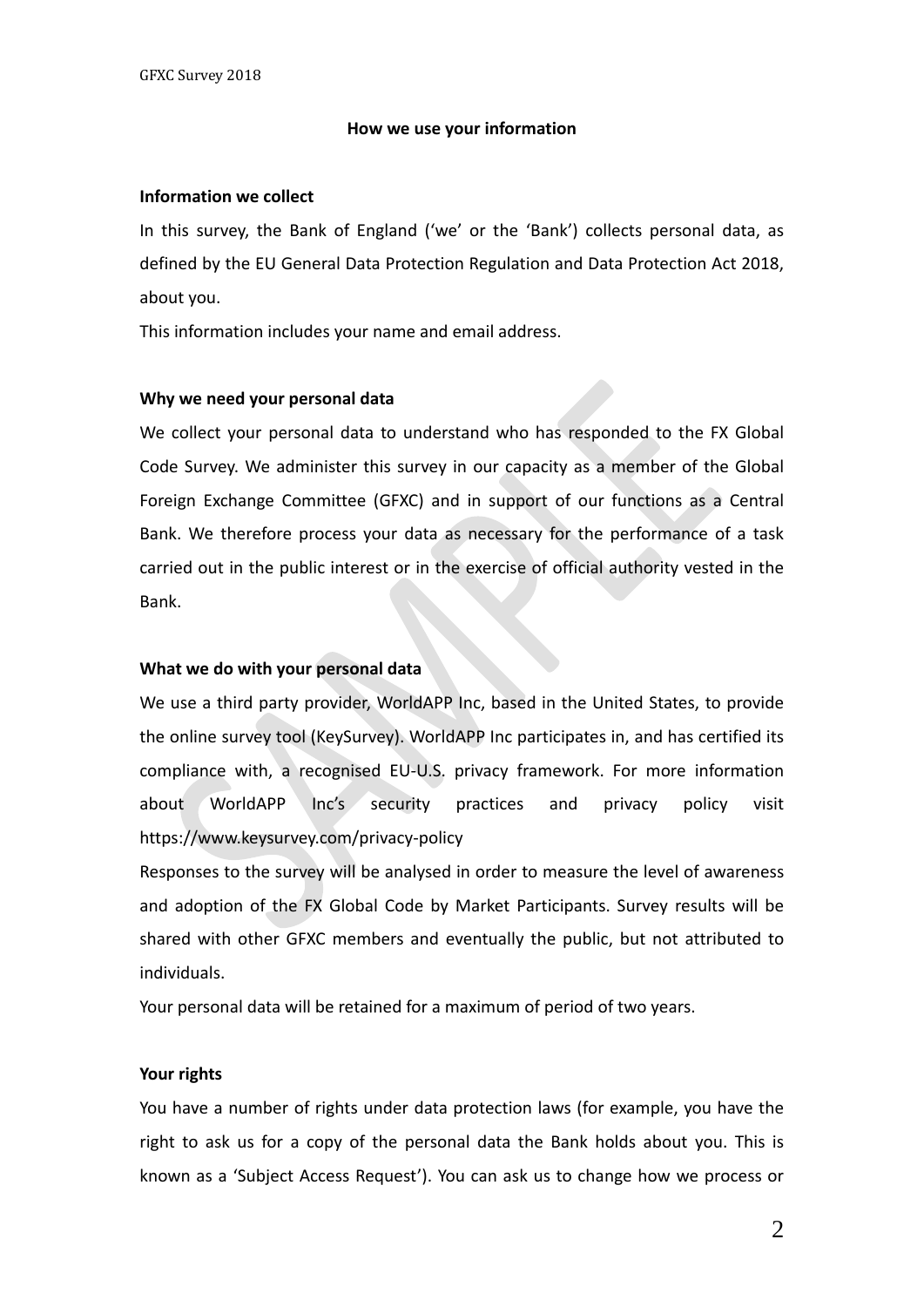deal with your personal data, and you may also have the right in some circumstances to have your personal data amended or deleted.

To find out more about those rights, to make a complaint, or to contact our Data Protection Officer, please see our website at: bankofengland.co.uk/legal/privacy

#### **Please note:**

*Some questions are contingent on earlier answers provided by respondents and therefore, by design, the final number of questions respondents are asked to complete will be less than the total.*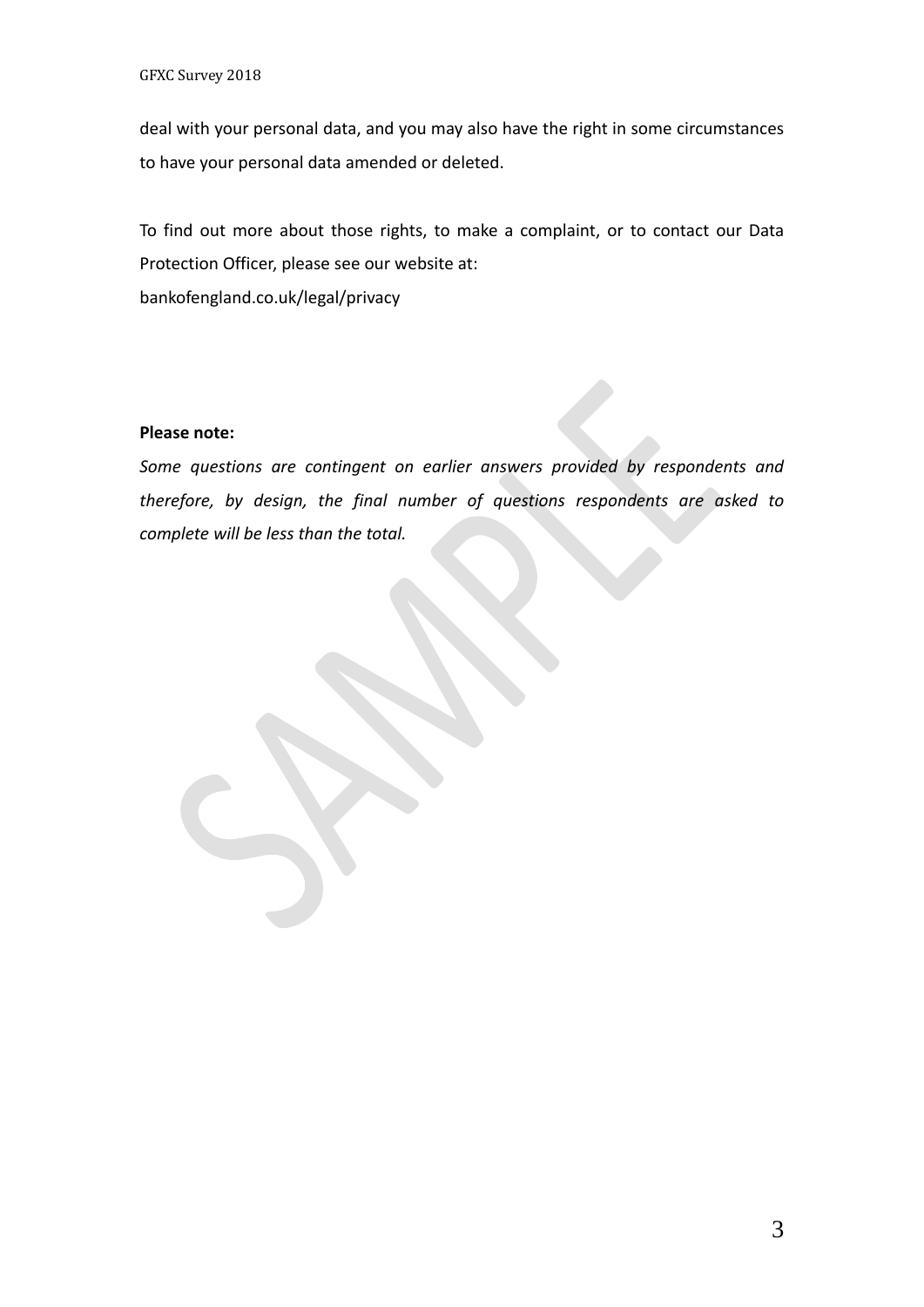## **Background questions:**

### **1. [Q1] Please indicate whether you are:**

### **(Choose one)**

- a. An affirmation and/or settlement platform
- b. An asset manager
- c. A bank
- d. A broker or investment adviser
- e. A corporate treasury department
- f. An e-trading platform
- g. A government agency
- h. A hedge fund
- i. An infrastructure provider or technology provider
- j. An insurance company
- k. A non-bank liquidity provider
- l. A pension fund
- m. A quasi-sovereign or supranational institution
- n. A Sovereign Wealth fund
- o. Other

*[Proceed to next question]* 

### **2. [Q2] Please indicate the region where your head office is located (Choose**

**one)**

- a. Africa
- b. Asia-Pacific
- c. Europe
- d. Middle East
- e. North America
- f. South America

*[Proceed to next question]*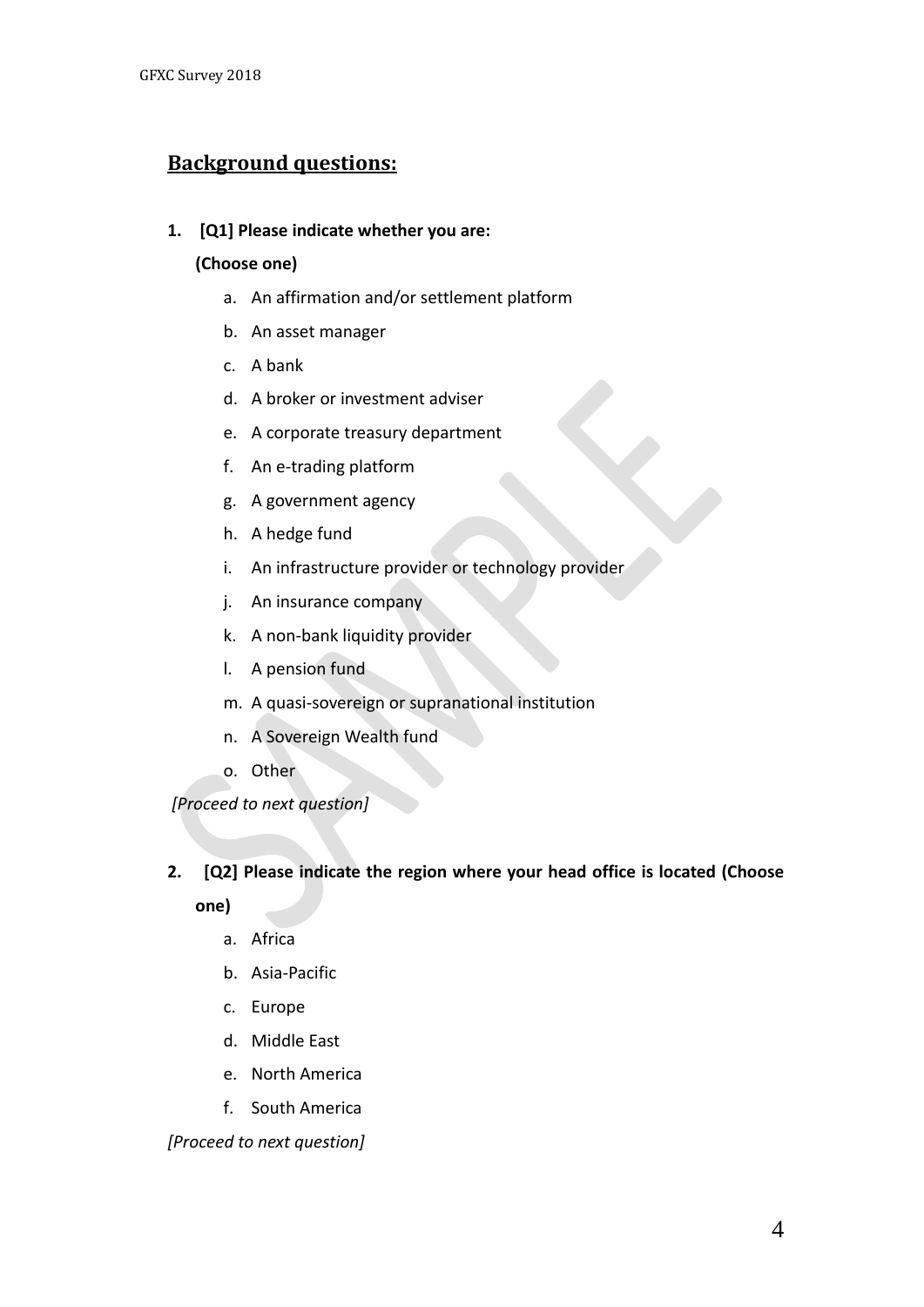- **3. [Q3] Please indicate the location of the trading desk that represents the majority of your FX business (Choose one)**
	- a. Australia
	- b. Canada
	- c. China
	- d. Denmark
	- e. France
	- f. Germany
	- g. Hong Kong SAR
	- h. India
	- i. Japan
	- j. Korea
	- k. Mexico
	- l. Singapore
	- m. Sweden
	- n. Switzerland
	- o. UK
	- p. USA
	- q. Other

*[Proceed to next question]* 

- **4. [Q4] Please indicate an estimate of the daily turnover of your FX business globally (USD millions) (Choose one)**
	- a. <10
	- b. >10 and <100
	- c. >100 and <1000
	- d. >1000 and <10,000
	- e. >10,000 and <100,000
	- f. >100,000 and <200,000
	- g. >200,000

*[Proceed to next question]*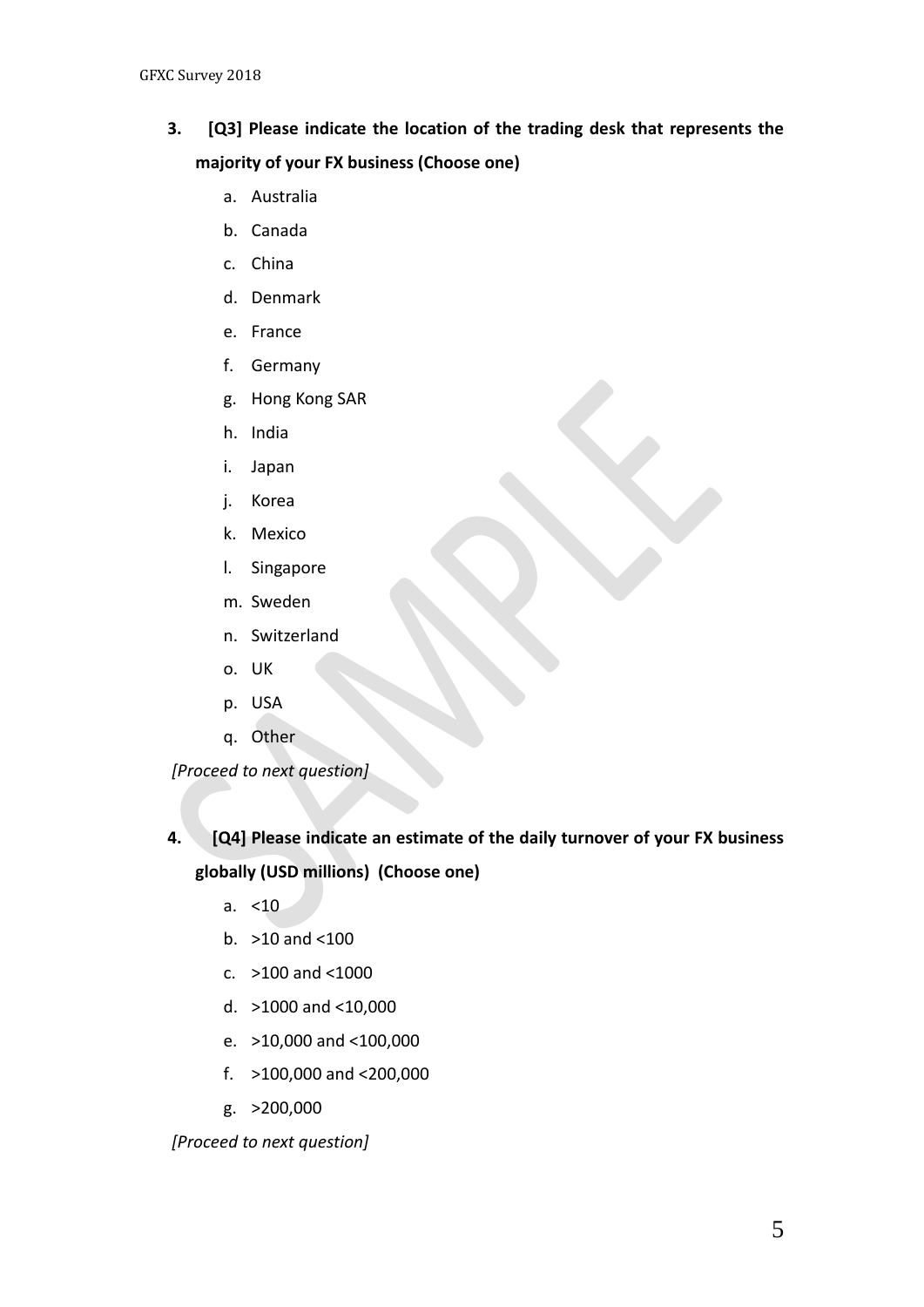- **5. [Q5] Did you/your firm complete the 2017 Survey on the Global Code? (Choose one)**
	- a. Yes
	- b. No

*[Proceed to next question]* 

- **6. [Q6] What is your firm's view on the Global Code in relation to your FX business in 2018 compared to your firm's view of the Global Code in 2017? (Choose one)**
	- a. Far more important
	- b. More important
	- c. As important
	- d. Less important
	- e. Far less important

*[Proceed to next question]* 

**7. [Q7] Please rate how important you consider each of the following factors will be in influencing changes to your firm's FX business practices over the next 12 months. (Please rate all)**

**(Very important/important/neutral/unimportant/Very unimportant)**

- a. FX Global Code
- b. Business changes (e.g. new clients, changes in prime brokers, partnering with new platforms, partnering with new counterparties, etc.)
- c. Market structure changes
- d. Regulation
- e. Technological changes, including the automation of workflows
- f. Developing Transaction Cost Analysis (TCA)
- g. Other

*[Proceed to next question]*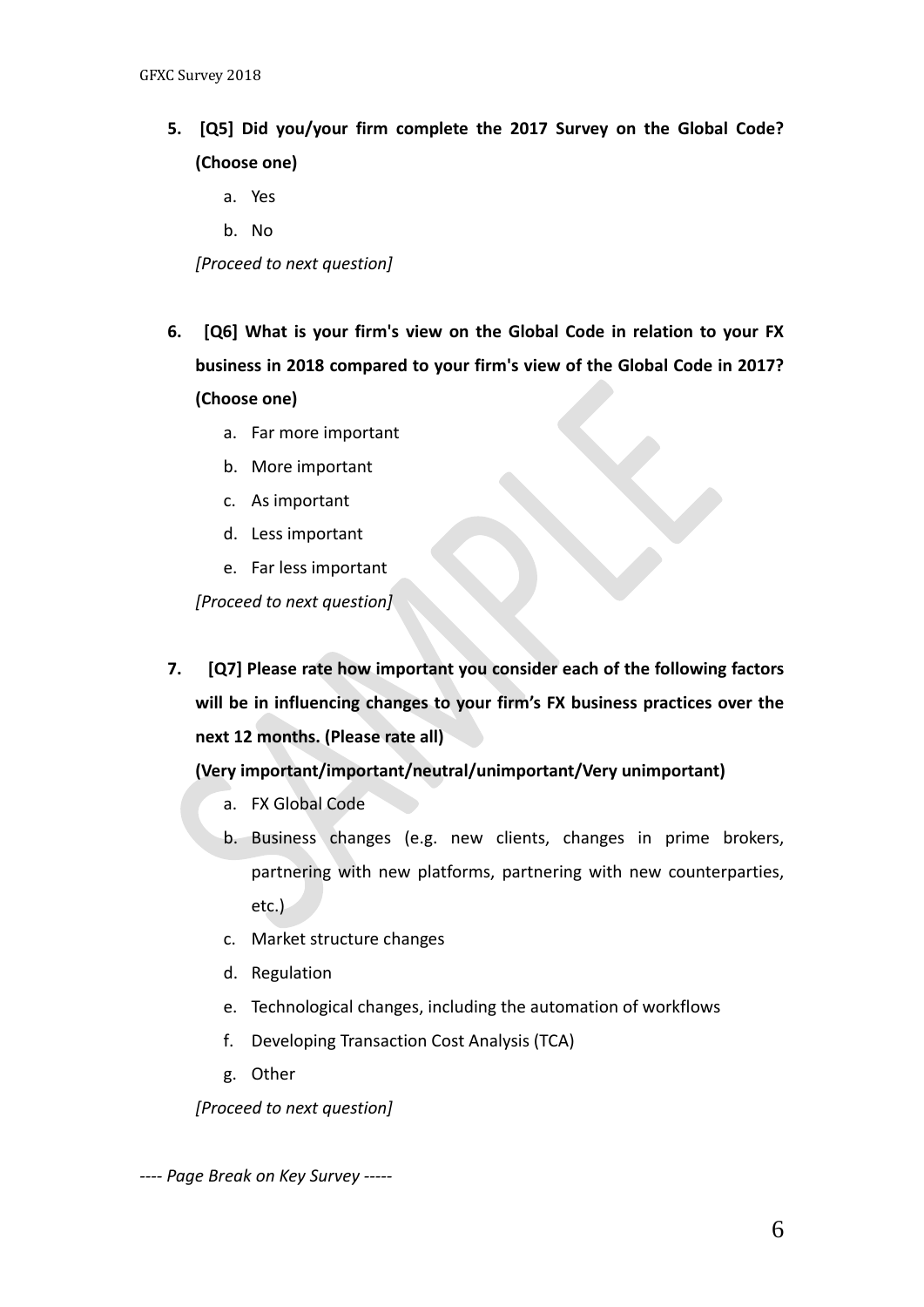## Awareness

### **8. [Q8] How familiar are you with the Global Code?**

- a. I have read the whole Global Code
- b. I have read parts
- c. I have not read it, but I intend to
- d. I have not read it

*[If answer A, skip next question, go to question on Code updates] [Q9] [If answer B, C, D, proceed to next question on not reading/reading parts of the Code] [Q8b]*

- **9. [ Q8b ] If you have not read the Global Code or have only read parts, is it because:** 
	- a. You only read the parts which are relevant to your business line
	- b. You read a summary of the Global Code
	- c. You have received training on the content of the Global Code
	- d. You intend to read the Global Code later
	- e. You think the Global Code is not relevant for your business line

*[Proceed to next question]*

## *[This question shows to all respondents, regardless of which parts of the Code they've read]*

- **10. [ Q9 ] Were you aware the Global Code was updated in December 2017 and August 2018? The December 2017 update amended Principle 17 (Last Look) and added two accompanying examples; the August 2018 update added one new example on Principle 11 (Pre-hedging).** 
	- *a.* Yes, and I have read the updated parts
	- *b.* Yes, but I have not read the updated parts
	- *c.* No, I was not aware the Global Code was updated

#### *[Proceed to next question]*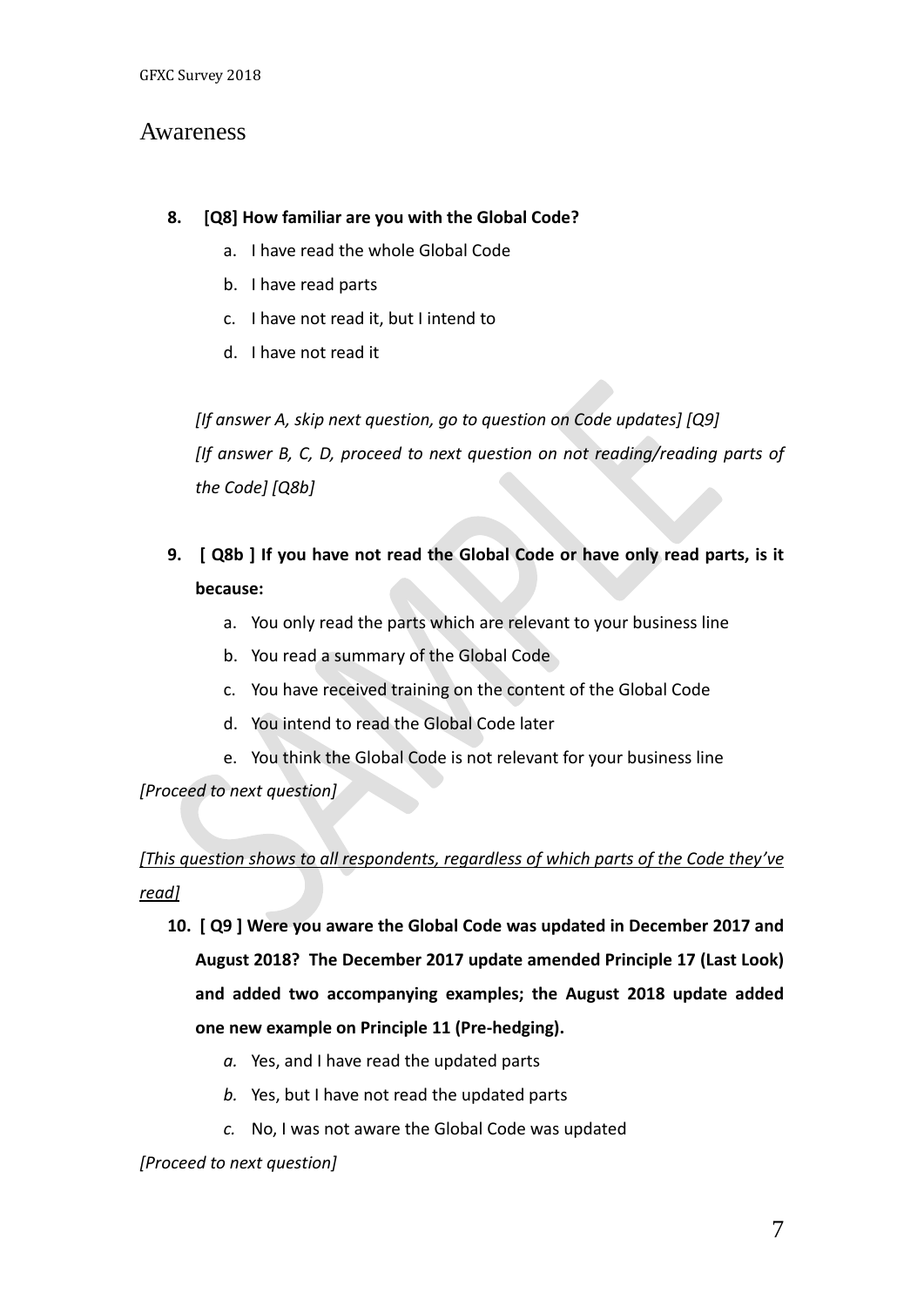**11. [Q10 ] How would you rate the Global Foreign Exchange Committee (GFXC)'s communication with market participants about the FX Global Code?** 

(Rate on a scale of Excellent/Good/Average/Poor/Very Poor)

*[Proceed to next question]*

- **12. [Q11 ] How could the GFXC improve its communication with market participants? (Choose all that apply)**
	- a. Website RSS feeds
	- b. Email distribution lists
	- c. More frequent updates on the activities of the GFXC
	- d. More frequent public engagement from representatives of the GFXC
	- e. Dial-in update sessions
	- f. None of the above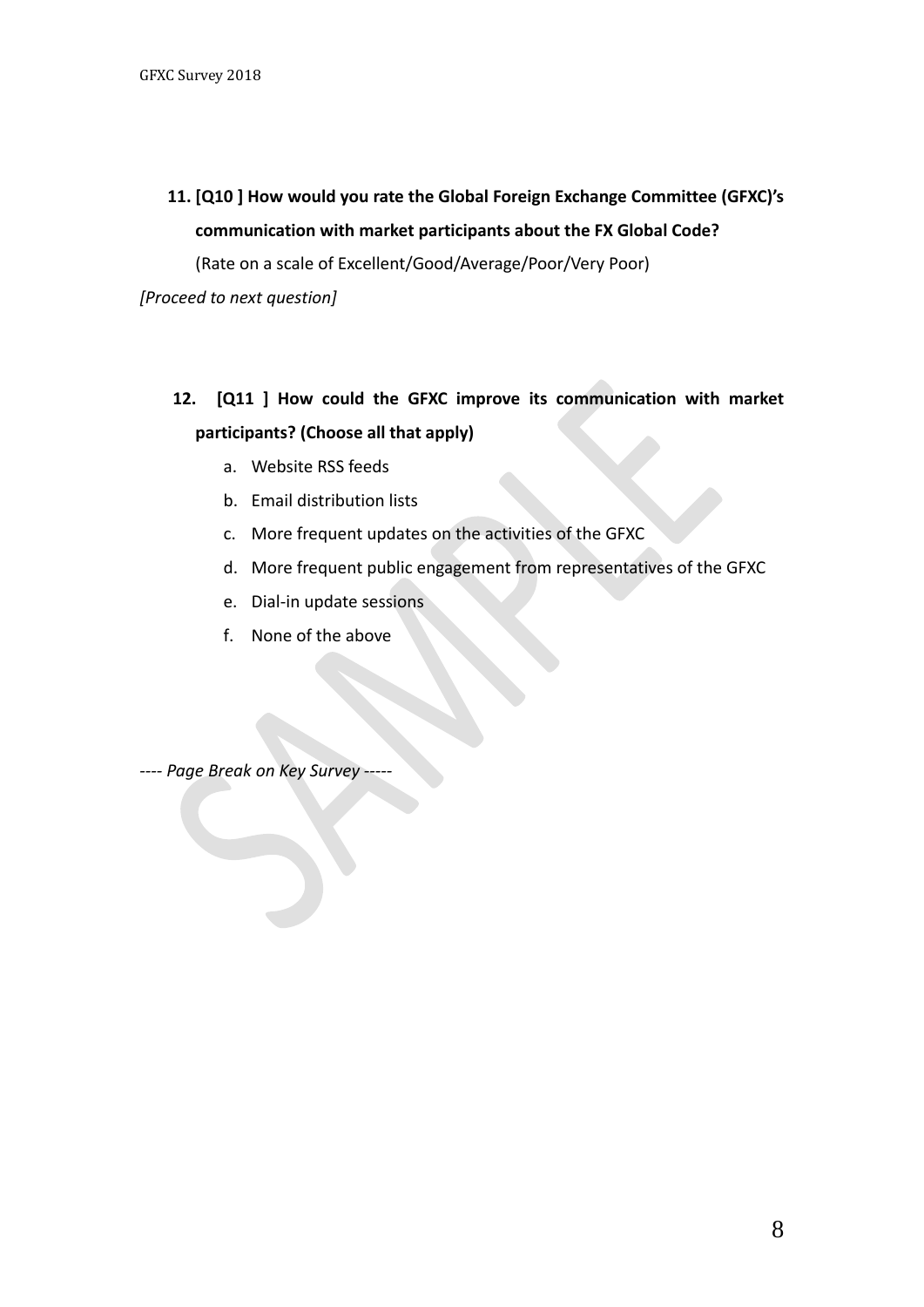# **Adoption**

### **13. [ Q12 ] Has your firm adopted the Global Code?**

- a. Yes, my firm has fully adopted the Global Code
- b. Yes, my firm has begun to take steps to adopt the Global Code
- c. My firm intends to adopt the Global Code
- d. My firm has not yet decided whether to adopt the Global Code
- e. No, my firm does not intend to adopt the Global Code
- f. Not relevant to my firm

*[If answer A, B, C, proceed to next question on Statement of Commitment] [ Q12b] [If answer D, go to question on reasons to adopt/not adopt the Code] [ Q13b] [If answer E, F, go to question on reasons to NOT adopt the Code] [ Q13c]*

*---- Page Break on Key Survey -----*

### *{Only shows if respondent answers A, B, C to the question above}*

- **14. [ Q12b ] What is your firm's approach to issuing a Statement of Commitment ("SoC") to demonstrate adherence to the Global Code? (Choose one)**
	- a. My firm has finalised its SoC
	- b. My firm has not finalised its SoC yet but intends to do so soon
	- c. My firm has not yet decided whether to use the SoC
	- d. My firm is not intending to use the SoC
	- e. Not relevant to my firm

*[If answer A, B, proceed to question on how to use the Statement of Commitment [Q12c ]* 

*[If answer C, D, E, proceed to question on reasons to adopt the Code ] [Q13a]*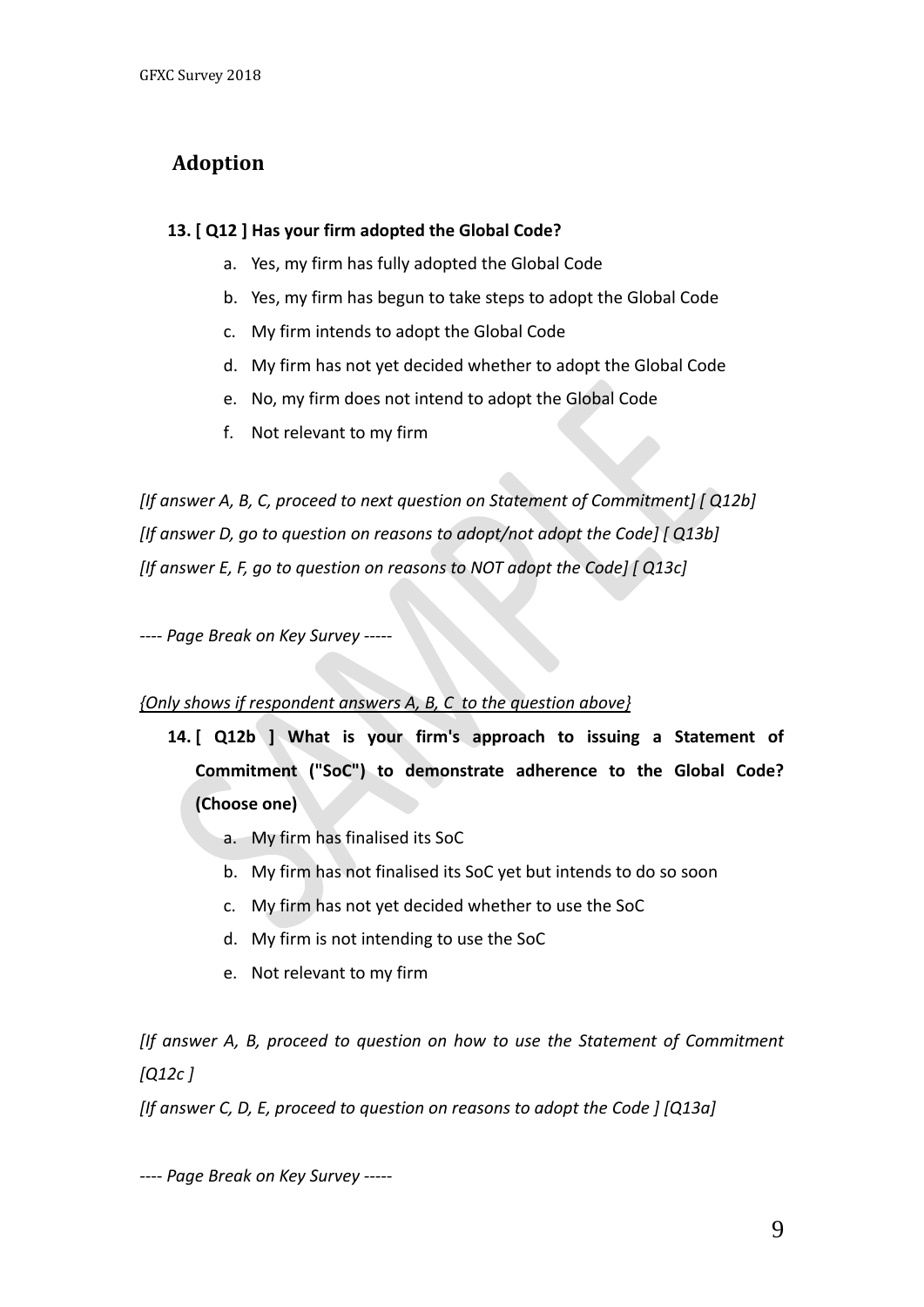### *{Only shows if respondent answers A, B, to the question above}*

## **15. [ Q12c ] How is your firm using, or how does it intend to use, the Statement of Commitment? (Choose all that apply)**

- a. Use internally only and not publish/communicate it
- b. Provide it to counterparties upon request
- c. Provide it to all counterparties and/or clients
- d. Publish it on the firm's website
- e. Publish on a public register

*All respondents to proceed to [Q13a] from here (since those that see this question will have adopted, or planned to adopt, the Code) ---- Page Break on Key Survey -----*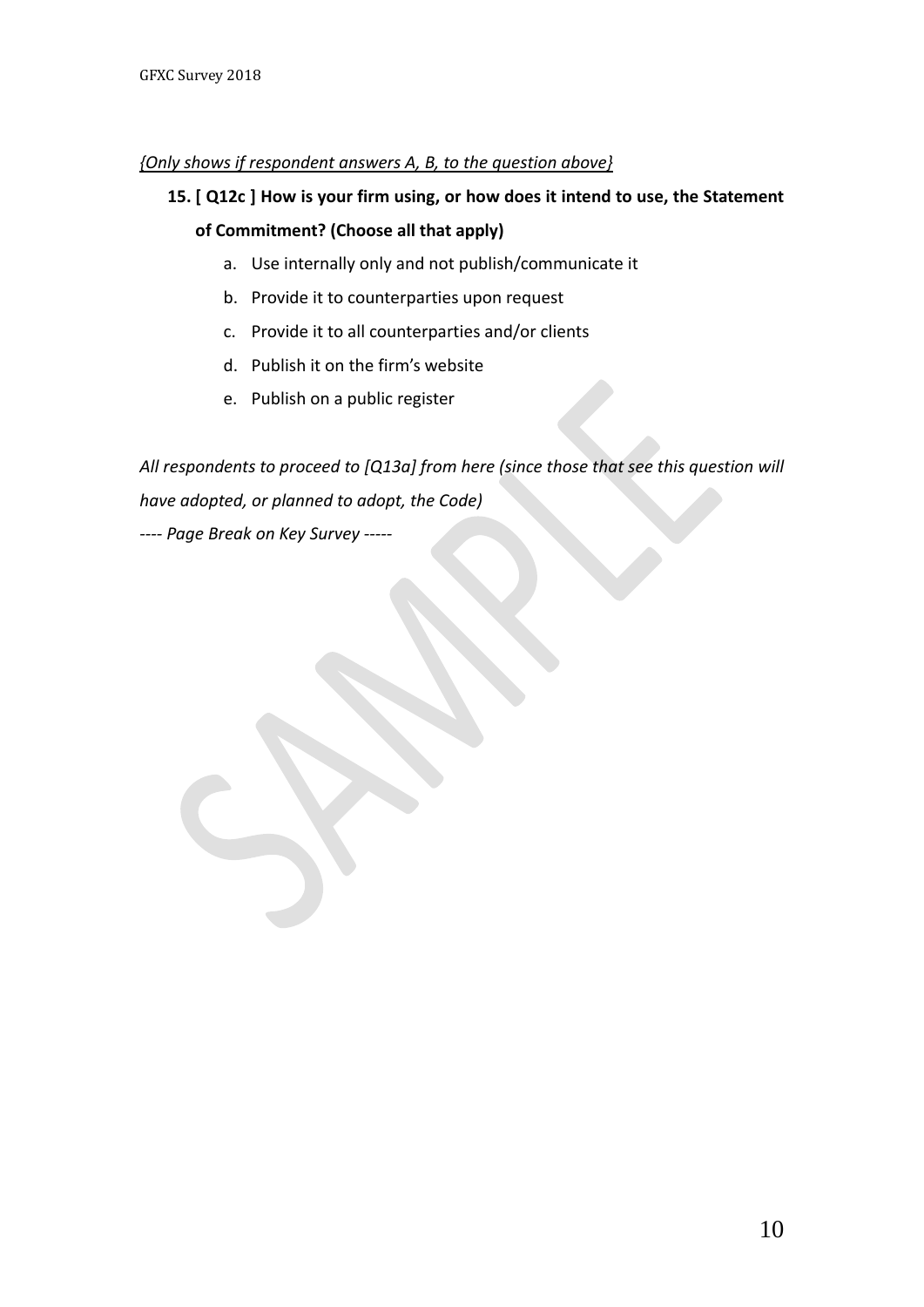## *Shows only for respondents that have said they have adopted, or plan to adopt the Code*

**16. [Q13a] Which of the following were key reasons that led to your firm's decision to adopt the Global Code?**

### **(Choose all that apply)**

- a. My firm believes it is an important step to support and promote market functioning and integrity
- b. My firm considers the Global Code to be valuable guidance to incorporate
- c. Where my firm operates, the Global Code is included in national regulations and/or supervisory expectations
- d. My firm's wholesale counterparties expect/require us to adhere to the Global Code
- e. My firm's clients expect/require us to adhere to the Global Code
- f. My firm believes that adopting the Global Code strengthens our business and the attractiveness of our services
- g. My firm was involved in the drafting of the Global Code
- h. My firm is required to adopt the Global Code as part of its membership of a Foreign Exchange Committee and/or association.
- i. The Global Code helps my firm understand what to expect from its counterparties.
- j. Other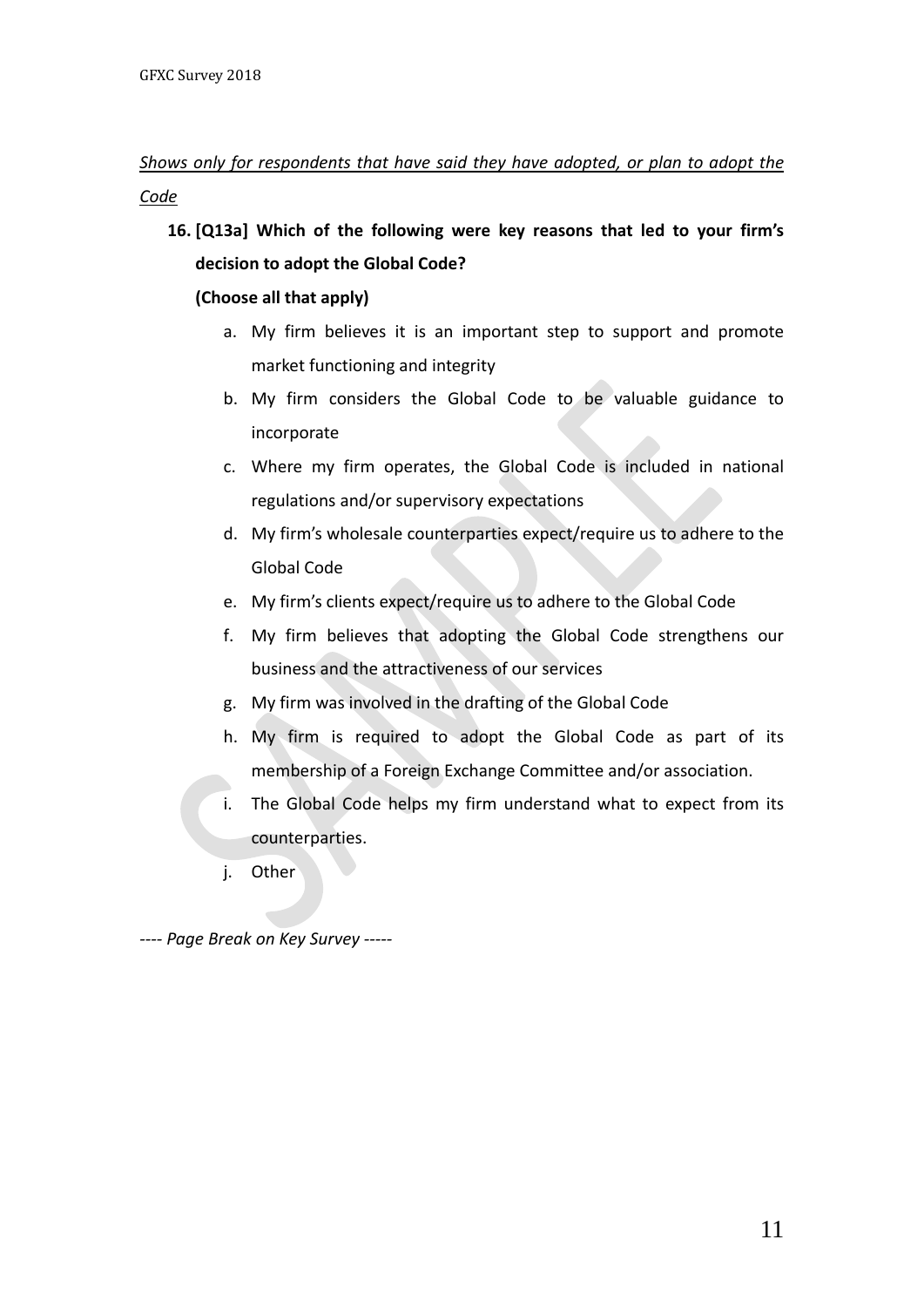## *Show only for respondents who said their firm was still considering how to adopt the Code*

**17. [Q13b] If you are not sure whether your firm will adopt the Code, which of the following will be key factors in your decision?** 

### **(Choose all that apply)**

- a. The extent to which the Global Code is adopted in the local FX market
- b. The expectations/requirements of your counterparties
- c. The expectations/requirements of your clients
- d. The size of my firm's FX business
- e. The state of my firm's existing internal controls
- f. The expectations of public bodies that my firm adopt the Global Code
- k. The cost/resource requirement
- l. The content of specific principles within the Global Code
- m. Supporting and promoting market functioning and integrity
- n. Your firm's involvement in the development and/or maintenance of the Global Code
- o. Your firm's membership on a Foreign Exchange Committee
- p. Other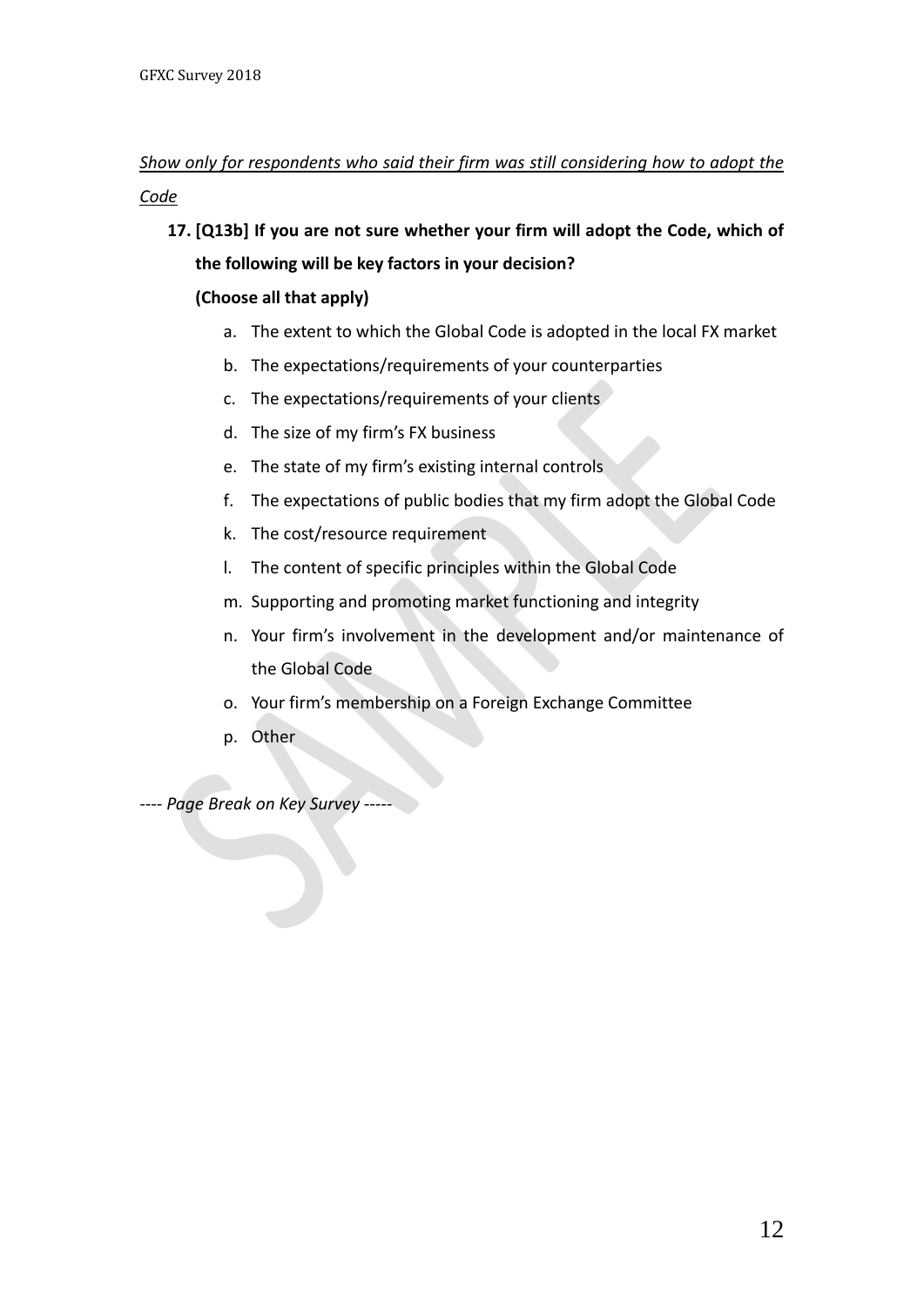#### *This question shows if the respondent who indicated they plan to not adopt the Code*

**18. [Q13c] Which of the following were key reasons that led to your firm's decision to NOT adopt the Global Code?**

#### **(Choose all that apply)**

- a. My firm thinks that the cost of adherence might outweigh the benefits
- b. My firm thinks that peers are not interested in it
- c. My firm is not aware of any expectations from our counterparties to require adherence
- d. My firm is not aware of any expectations from our clients to require adherence
- e. Where my firm operates, the Global Code is not widely adopted in FX markets
- f. My firm's internal controls are largely in line with or stricter than the principles in the Global Code
- g. My firm has too many competing priorities
- h. My firm does not believe that the Code applies to my firm, or that our business is big enough for adherence to be relevant.
- i. My firm disagrees with specific principles within the Global Code
- j. Other

## **19. [Q13d ] What would cause you to change your decision to NOT adopt the Code?**

### **(Choose all that apply)**

- a. Nothing will do that in the foreseeable future
- b. Increased demand for adherence from my clients
- c. Increased demand for adherence from my counterparties
- d. Greater guidance on proportionality
- e. Greater guidance on what adherence means in practical terms
- f. Clear reasons why adherence is beneficial to my firm
- g. Other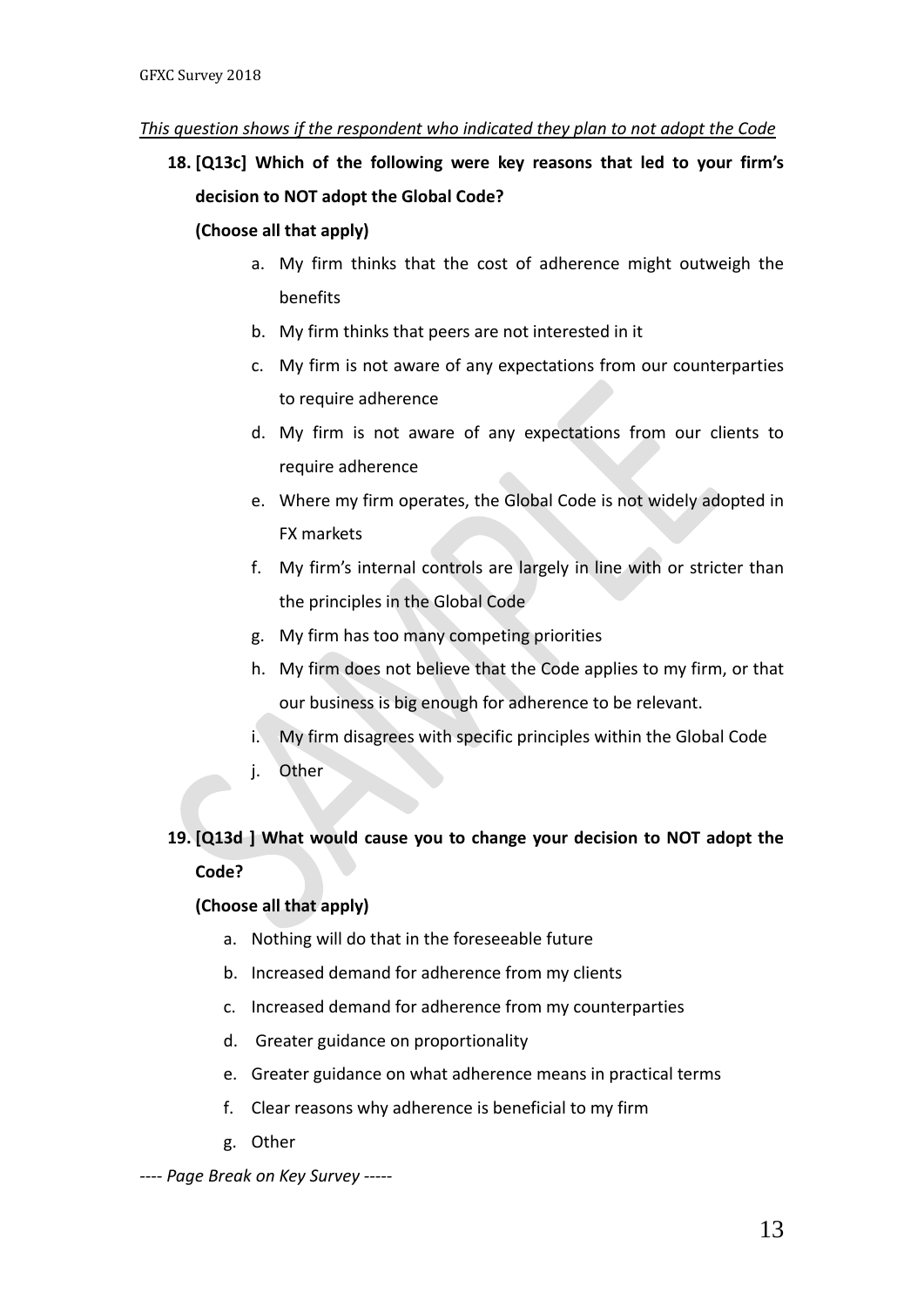#### *This question shows to all respondents*

- **20. [Q14 ] Whilst the Global Code is voluntary, some market participants have expressed expectations that their counterparties adhere to it. Do you have any expectations of your counterparties in relation to the Global Code? (Choose one)**
	- a. My firm has no expectations of its counterparties in relation to the Global Code or the Statement of Commitment
	- b. My firm expects its counterparties to adhere to the Global Code but has no expectations regarding the Statement of Commitment.
	- c. My firm expects its counterparties to adhere to the Global Code and to complete the Statement of Commitment.
	- d. My firm requires its counterparties to adhere to the Global Code but has no expectations regarding the Statement of Commitment.
	- e. My firm requires its counterparties to adhere to the Global Code and to complete the Statement of Commitment.

*[If answer c, e, go to Q14b]*

*[If answer a, b, d got to Q15]*

# *Only displays if respondent answers say they expect / require their counterparties to have adhered to the Code*

- **21. [Q14b] If you require or expect your counterparties to use the Statement of Commitment, what would your response be if this requirement or expectation is not met? (Choose one)**
	- a. No impact to the counterparty relationship
	- b. Reduce the amount of FX trading with that particular counterparty until the Statement of Commitment is completed
	- c. Cease trading with the counterparty until the Statement of Commitment is completed
	- d. Assess each situation on a case by case basis
	- e. Other

*[proceed to next question ]*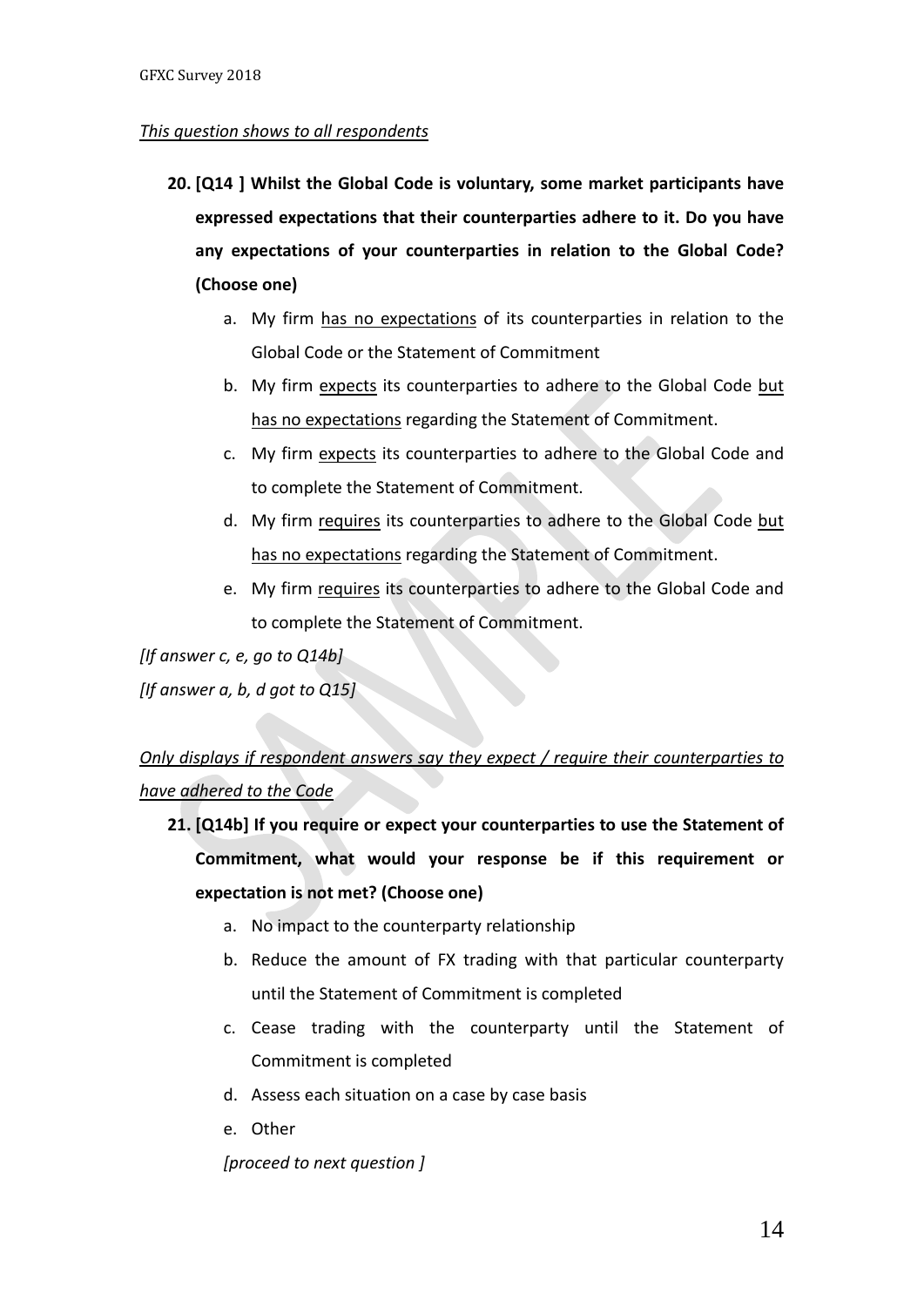## **Implementation**

**22. [ Q15 ] What steps has your firm taken, or does it plan to take, to embed and monitor the Global Code in your practices?** 

### **(Choose all that apply)**

- a. Staff training and education programme about the Global Code
- b. Incorporate the Global Code into internal policies/procedures/codes
- c. Link staff performance reviews with adherence to good practices identified in the Global Code
- d. Have regard to Global Code adherence in counterparty policies
- e. Performing gap analysis to identify the gaps between our internal practices and the principles of the Global Code
- f. Other
- g. None

*[proceed to next question ]*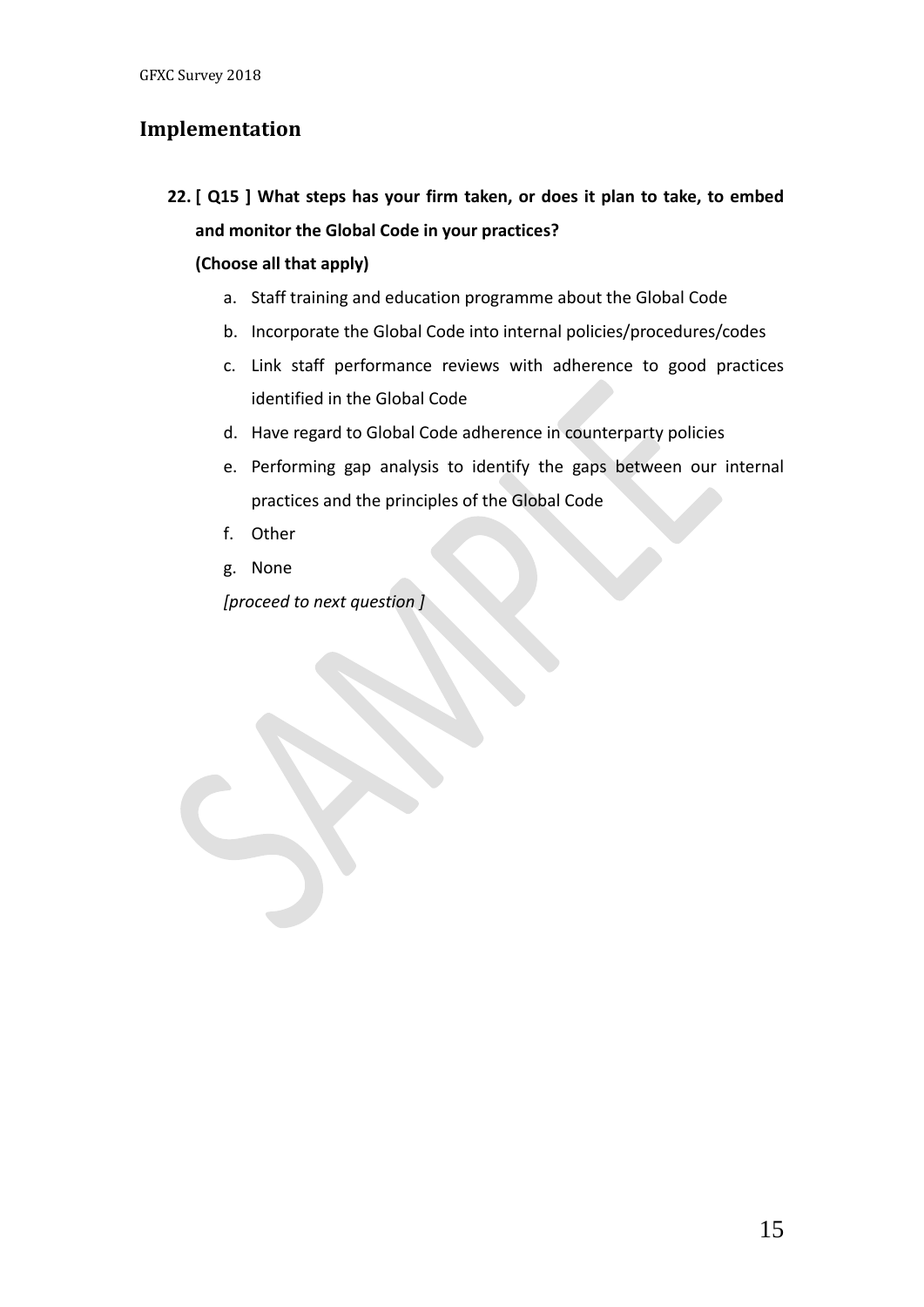# **23. [ Q16 ] In your firm, who has primary responsibility for implementing the Global Code? (Choose one)**

- a. The Board
- b. Chief Executive Officer
- c. Chief Operating Officer
- d. Chief Risk Officer
- e. Chief Financial Officer
- f. Global Head of Markets (incl. either Global Head of Sales and/or Trading)
- g. Regional Head of Markets (incl. either Global Head of Sales and/or Trading)
- h. Global Head of FX
- i. Regional Head of FX
- j. Global Head of Compliance
- k. Regional Head of Compliance
- l. Head of Corporate Treasury
- m. Other
- n. No one

*[proceed to next question ]*

# **24. [ Q17 ] Which areas of your firm have been involved in your firm's implementation of the Global Code? (Choose all that apply)**

- a. Trading functions
- b. Sales functions
- c. Legal functions
- d. Compliance functions
- e. Risk Management functions
- f. Internal Audit functions
- g. IT functions
- h. Human Resource functions
- i. Other
- j. None of the above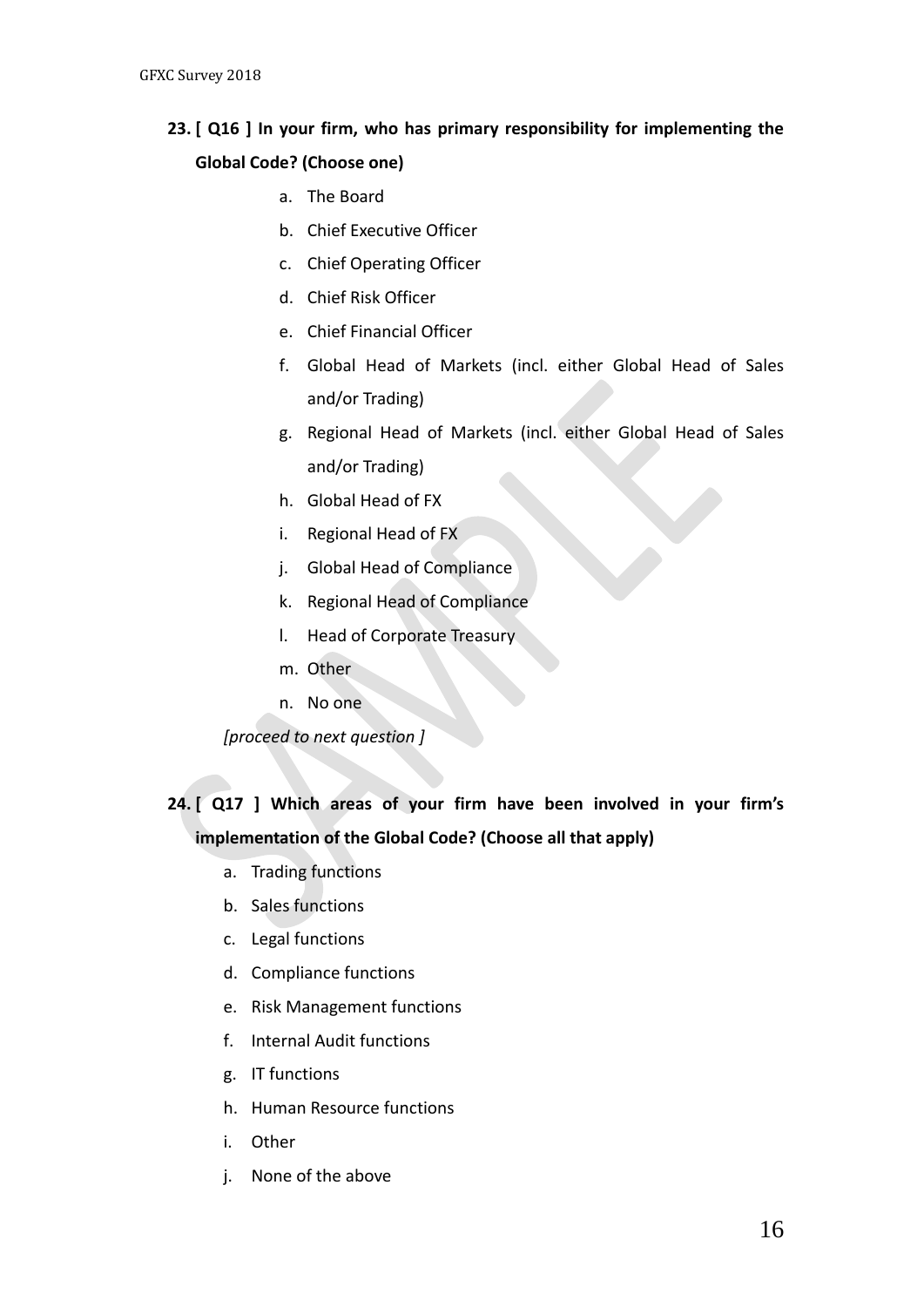# **25. [ Q18 ] Which of the following activities does your firm participate in? (Choose all that apply)**

- a. My firm participates in a local Foreign Exchange Committee (FXC)
- b. My firm participates in the Global Foreign Exchange Committee (GFXC)
- c. My firm regularly engages with activities and communications issued by our local FXC and/or the GFXC
- d. My firm has discussed the Global Code and current FX issues with our local FXC
- e. My firm has received communications regarding, and/or discussed the Global Code with industry associations
- f. My firm has discussed the Global Code with local financial regulators and other public financial bodies
- g. None of the above

*[proceed to next question ]*

# **26. [ Q19 ] What are the biggest challenges to ongoing adherence to the Code for your firm? (Choose all that apply)**

- a. Maintaining an audit trail within the firm to support adherence to the Global Code
- b. Setting an appropriate level of Global Code training within my firm
- c. Divergence in the views of various divisions within my firm regarding how to implement the Global Code.
- d. Developing new disclosures to counterparties that reflect the principles of the Global Code
- e. Other
- f. Not relevant to my firm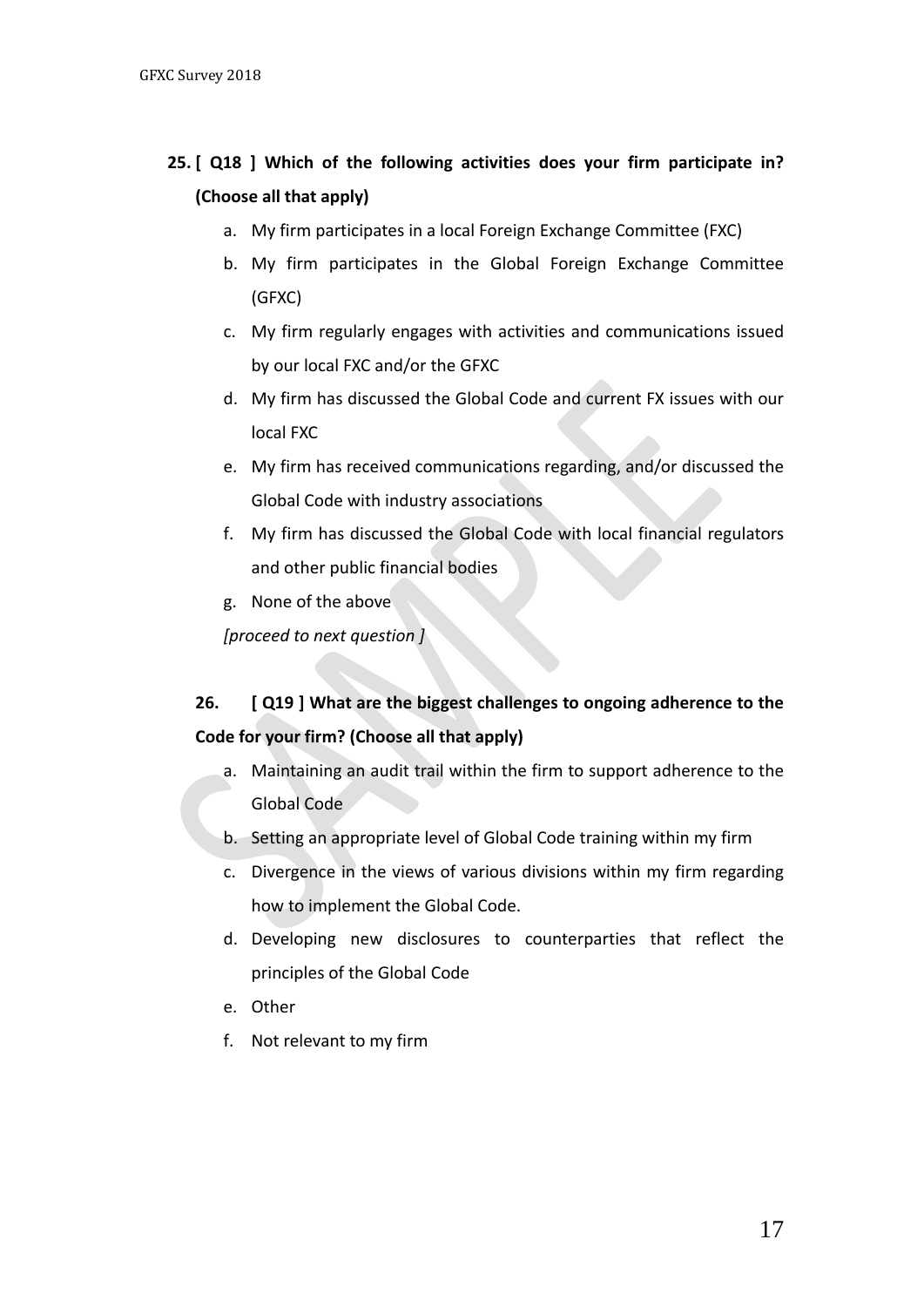### **Effects**

**27. [ Q20 ] How would you describe the effect of the Global Code on the following behaviours and practices within your firm?** 

**(Rate all on a scale of very positive/somewhat positive/neutral/ somewhat negative/very negative & N/A)**

- a. Personnel working for my firm with the appropriate training and who have the necessary experience to discharge the highest ethical and professional standards (Principle 1 and 2)
- b. Transparent and fair order handling within my firm (Principle 9)
- c. Transparency around Pre-Hedging practices within my firm (Principle 11)
- d. Prevention against manipulative behavior within my firm (Principle 12)
- e. Transparency around how reference prices, including highs and lows, are established within my firm (Principle 13)
- f. Transparency around Mark Up practices within my firm (Principle 14)
- g. Transparency around Last Look practices from within my firm (Principle 17)
- h. Appropriate handling of confidential information within my firm (Principle 19 and 20)
- i. Appropriate treatment of confidential information when sharing Market Colour (Principle 22)
- j. Overall quality of my firm's disclosures
- k. Overall effectiveness of my firm's FX business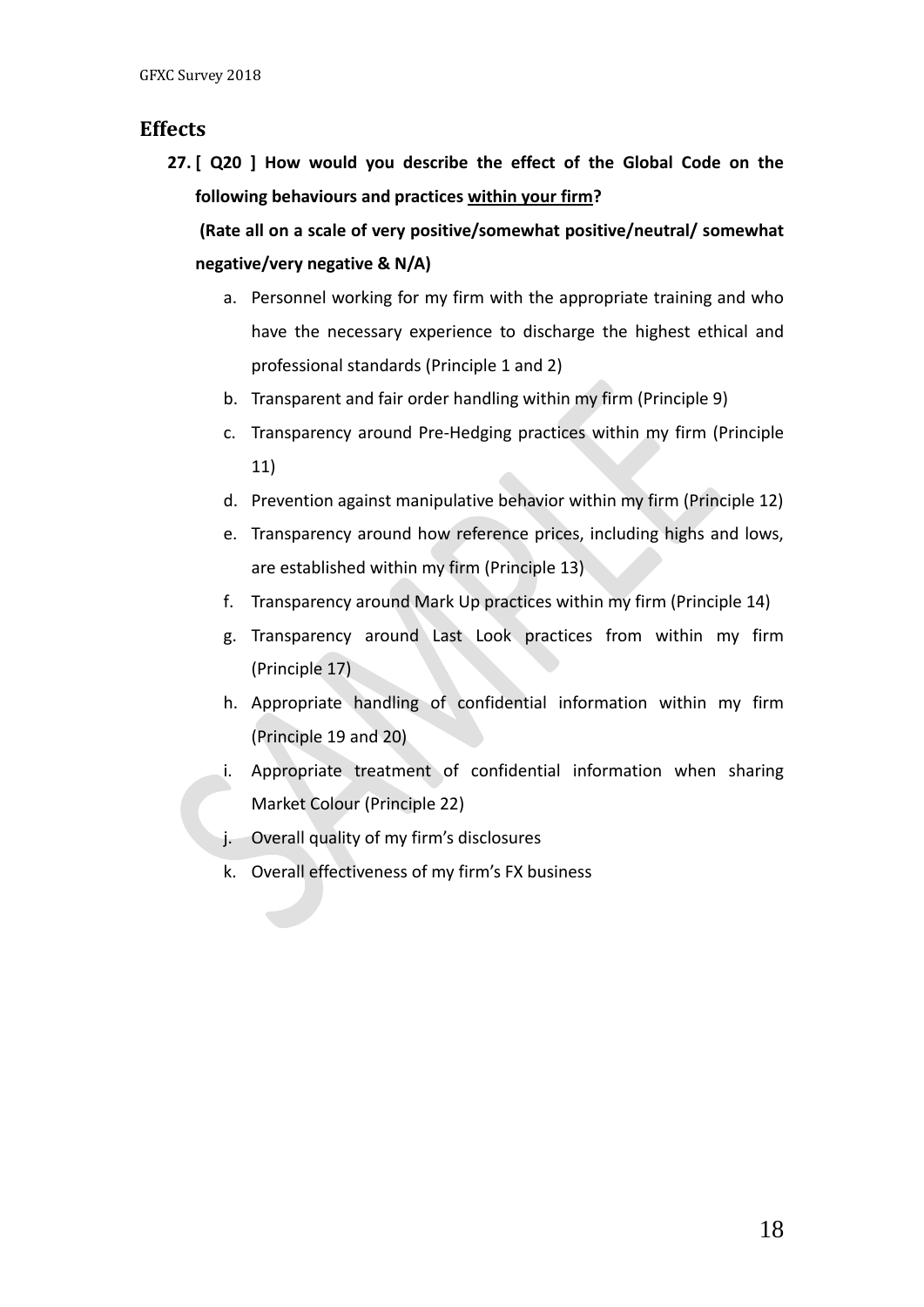**28. [ Q21 ] How would you describe the effect of the Global Code on the following behaviours and market practices in the market broadly?** 

**(Rate all on a scale of very positive/somewhat positive/neutral/ somewhat negative/very negative & N/A)**

- a. Personnel with the appropriate training and who have the necessary experience to discharge the highest ethical and professional standards (Principle 1 and 2)
- b. Transparent and fair order handling (Principle 9)
- c. Transparency around Pre-Hedging practices (Principle 11)
- d. Prevention against manipulative behavior (Principle 12)
- e. Transparency around how reference prices, including highs and lows, are established (Principle 13)
- f. Transparency around Mark Up practices (Principle 14)
- g. Transparency around Last Look practices (Principle 17)
- h. Appropriate handling of confidential information (Principle 19 and 20)
- i. Appropriate treatment of confidential information when sharing Market Colour (Principle 22)
- j. Overall effectiveness of the FX market
- k. Overall quality of FX disclosures
- l. Relationship between Sell-Side and Buy-Side
- m. Relationship between infrastructure providers and other market participants
- n. Number of market participants in the FX markets you are active in.